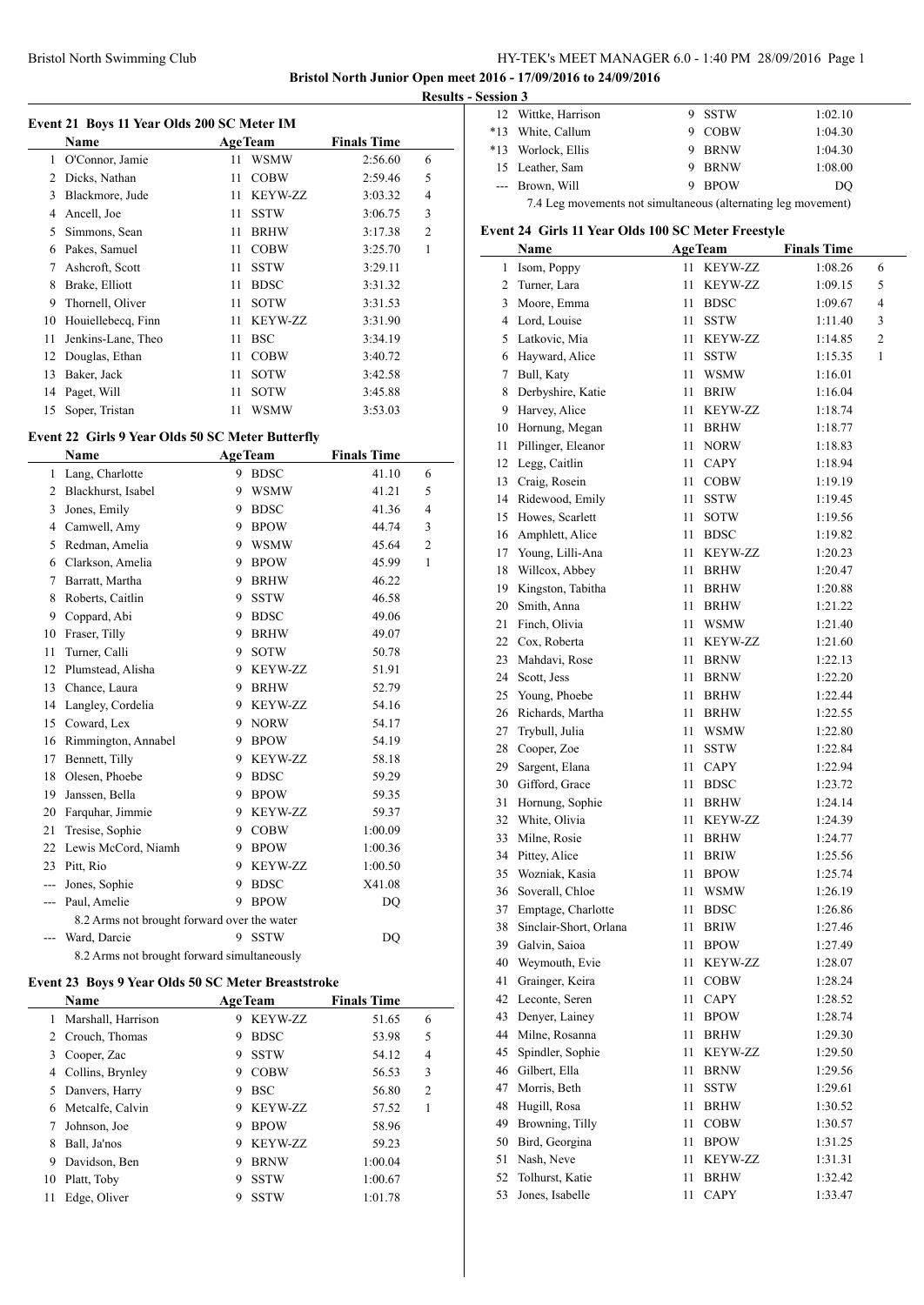### Bristol North Swimming Club HY-TEK's MEET MANAGER 6.0 - 1:40 PM 28/09/2016 Page 2

**Bristol North Junior Open meet 2016 - 17/09/2016 to 24/09/2016 Results - Ses** 

 $\overline{a}$ 

| (Event 24 Girls 11 Year Olds 100 SC Meter Freestyle) |                                                                                |    |                |                    |                |  |  |
|------------------------------------------------------|--------------------------------------------------------------------------------|----|----------------|--------------------|----------------|--|--|
|                                                      | Name                                                                           |    | <b>AgeTeam</b> | <b>Finals Time</b> |                |  |  |
| 54                                                   | Bath, Grace                                                                    | 11 | <b>BRNW</b>    | 1:33.87            |                |  |  |
| 55                                                   | Bates, Cara                                                                    | 11 | SOTW           | 1:34.54            |                |  |  |
|                                                      | 56 Godley, Georgina                                                            | 11 | <b>BRNW</b>    | 1:35.89            |                |  |  |
|                                                      | 57 Cheeseman, Madeline                                                         | 11 | <b>SOTW</b>    | 1:37.59            |                |  |  |
|                                                      | 58 Rose, Bethan                                                                | 11 | <b>BSC</b>     | 1:38.11            |                |  |  |
|                                                      | 59 Evans, Samantha                                                             | 11 | CAPY           | 1:44.52            |                |  |  |
| 60                                                   | Baker, Bronwen                                                                 | 11 | <b>COBW</b>    | 1:45.27            |                |  |  |
|                                                      | Event 25 Boys 11 Year Olds 100 SC Meter Backstroke                             |    |                |                    |                |  |  |
|                                                      | Name                                                                           |    | <b>AgeTeam</b> | <b>Finals Time</b> |                |  |  |
| 1                                                    | Dicks, Nathan                                                                  |    | 11 COBW        | 1:22.28            | 6              |  |  |
| 2                                                    | Simmons, Sean                                                                  | 11 | <b>BRHW</b>    | 1:23.78            | 5              |  |  |
| 3                                                    | Villanueva, Eli                                                                | 11 | <b>COBW</b>    | 1:25.66            | 4              |  |  |
|                                                      | 4 O'Connor, Jamie                                                              | 11 | <b>WSMW</b>    | 1:27.85            | 3              |  |  |
| 5                                                    | Blackmore, Jude                                                                | 11 | KEYW-ZZ        | 1:28.08            | $\overline{c}$ |  |  |
|                                                      |                                                                                | 11 |                |                    | 1              |  |  |
| 6                                                    | Manley, Ethan                                                                  |    | <b>BPOW</b>    | 1:30.64            |                |  |  |
| 7                                                    | Hobbs, Thomas                                                                  | 11 | KEYW-ZZ        | 1:31.94            |                |  |  |
| 8                                                    | Elliott-Jones, Ruairi                                                          | 11 | <b>BSC</b>     | 1:32.08            |                |  |  |
|                                                      | 9 Lucas, Michael                                                               | 11 | <b>BPOW</b>    | 1:33.30            |                |  |  |
|                                                      | 10 Jenkins-Lane, Theo                                                          | 11 | <b>BSC</b>     | 1:34.15            |                |  |  |
| 11                                                   | Houiellebecq, Finn                                                             | 11 | KEYW-ZZ        | 1:34.18            |                |  |  |
| 12                                                   | Pasparne, Alens                                                                | 11 | <b>BRHW</b>    | 1:35.53            |                |  |  |
| 13                                                   | Pakes, Samuel                                                                  | 11 | <b>COBW</b>    | 1:36.11            |                |  |  |
| 14                                                   | Ancell, Joe                                                                    | 11 | <b>SSTW</b>    | 1:36.26            |                |  |  |
| 15                                                   | Douglas, Ethan                                                                 | 11 | <b>COBW</b>    | 1:37.94            |                |  |  |
|                                                      | 16 Clarke, Tom                                                                 | 11 | SSTW           | 1:39.11            |                |  |  |
| 17                                                   | Holloway, Ben                                                                  | 11 | SOTW           | 1:40.35            |                |  |  |
| 18                                                   | Paget, Will                                                                    | 11 | SOTW           | 1:40.54            |                |  |  |
| 19                                                   | Brake, Elliott                                                                 | 11 | <b>BDSC</b>    | 1:40.62            |                |  |  |
| 20                                                   | Bates, Henry                                                                   | 11 | <b>BRNW</b>    | 1:43.47            |                |  |  |
| 21                                                   | Baker, Jack                                                                    | 11 | SOTW           | 1:44.56            |                |  |  |
| 22                                                   | Marling, Rob                                                                   | 11 | SSTW           | 1:45.80            |                |  |  |
| 23                                                   | Soper, Tristan                                                                 | 11 | <b>WSMW</b>    | 1:46.20            |                |  |  |
| 24                                                   | Aubrey, Ben                                                                    | 11 | <b>SOTW</b>    | 1:48.15            |                |  |  |
| ---                                                  | Uphill, Alfie                                                                  | 11 | KEYW-ZZ        | DQ                 |                |  |  |
|                                                      | 6.5 More than one single or double simultaneous arm pull used to initiate turn |    |                |                    |                |  |  |
| $---$                                                | Chard, Reggie                                                                  |    | 11 COBW        | DQ                 |                |  |  |
|                                                      | 6.3 Left position on the back (other than to initiate a turn)                  |    |                |                    |                |  |  |
|                                                      | Whittle, Joshua                                                                | 11 | <b>BRHW</b>    | DO                 |                |  |  |
|                                                      | 6.5 Not on back when leaving the wall                                          |    |                |                    |                |  |  |
|                                                      | Event 26A Girls 9 Year Olds 100 SC Meter IM                                    |    |                |                    |                |  |  |
|                                                      | Name                                                                           |    | <b>AgeTeam</b> | <b>Finals Time</b> |                |  |  |
| 1                                                    | Jones, Sophie                                                                  | 9  | <b>BDSC</b>    | 1:33.73            | 6              |  |  |
|                                                      | 2 Blackhurst, Isabel                                                           |    | 9 WSMW         | 1:34.22            | 5              |  |  |
|                                                      | 3 Lang, Charlotte                                                              |    | 9 BDSC         | 1:34.48            | 4              |  |  |
|                                                      | 4 Redman, Amelia                                                               |    | 9 WSMW         | 1:37.14            | 3              |  |  |
| 5                                                    | Jones, Emily                                                                   |    | 9 BDSC         | 1:37.80            | $\overline{c}$ |  |  |
|                                                      | 6 Roberts, Caitlin                                                             |    | 9 SSTW         | 1:39.62            | 1              |  |  |
|                                                      | 7 Camwell, Amy                                                                 |    | 9 BPOW         | 1:40.08            |                |  |  |
|                                                      | 8 Barratt, Martha                                                              |    | 9 BRHW         | 1:42.68            |                |  |  |
|                                                      | 9 Plumstead, Alisha                                                            |    | 9 KEYW-ZZ      | 1:48.20            |                |  |  |
| 10                                                   | Coppard, Abi                                                                   |    | 9 BDSC         | 1:50.90            |                |  |  |
| 11                                                   | Chance, Laura                                                                  |    | 9 BRHW         | 1:51.12            |                |  |  |
|                                                      | 12 Farquhar, Jimmie                                                            |    | 9 KEYW-ZZ      | 1:56.47            |                |  |  |
| 13                                                   | Rimmington, Annabel                                                            |    | 9 BPOW         | 1:56.61            |                |  |  |
|                                                      | 14 Bennett, Tilly                                                              |    | 9 KEYW-ZZ      | 1:58.70            |                |  |  |
| 15                                                   | Hahn, Sadie                                                                    |    | 9 KEYW-ZZ      | 1:58.78            |                |  |  |
| 16                                                   | Walker, Natalia                                                                | 9  | <b>BPOW</b>    | 2:01.57            |                |  |  |
| 17                                                   | Pitt, Rio                                                                      | 9  | KEYW-ZZ        | 2:02.39            |                |  |  |

| ssion 3                                                                                                                                                                                                                                                                                                                                                                                                                                                                    |                                                                                  |   |             |         |
|----------------------------------------------------------------------------------------------------------------------------------------------------------------------------------------------------------------------------------------------------------------------------------------------------------------------------------------------------------------------------------------------------------------------------------------------------------------------------|----------------------------------------------------------------------------------|---|-------------|---------|
|                                                                                                                                                                                                                                                                                                                                                                                                                                                                            | 18 Lucas, Rebecca                                                                | 9 | <b>BPOW</b> | 2:15.28 |
| 19                                                                                                                                                                                                                                                                                                                                                                                                                                                                         | Ward, Darcie                                                                     |   | 9 SSTW      | 2:24.61 |
|                                                                                                                                                                                                                                                                                                                                                                                                                                                                            | Ramsden, Jemima                                                                  | 9 | <b>DDOW</b> | DQ      |
|                                                                                                                                                                                                                                                                                                                                                                                                                                                                            | 8.3 Alternating movement of legs or feet - fly                                   |   |             |         |
|                                                                                                                                                                                                                                                                                                                                                                                                                                                                            | Fraser, Tilly                                                                    | 9 | <b>BRHW</b> | DQ      |
|                                                                                                                                                                                                                                                                                                                                                                                                                                                                            | 8.4 At turn or finish, did not touch with both hands - fly                       |   |             |         |
| $\frac{1}{2} \left( \frac{1}{2} \right) \left( \frac{1}{2} \right) \left( \frac{1}{2} \right) \left( \frac{1}{2} \right) \left( \frac{1}{2} \right) \left( \frac{1}{2} \right) \left( \frac{1}{2} \right) \left( \frac{1}{2} \right) \left( \frac{1}{2} \right) \left( \frac{1}{2} \right) \left( \frac{1}{2} \right) \left( \frac{1}{2} \right) \left( \frac{1}{2} \right) \left( \frac{1}{2} \right) \left( \frac{1}{2} \right) \left( \frac{1}{2} \right) \left( \frac$ | Tresise, Sophie                                                                  | 9 | <b>COBW</b> | DO      |
|                                                                                                                                                                                                                                                                                                                                                                                                                                                                            | 9.3 Finish of each stroke not in accordance with rules for the particular stroke |   |             |         |
|                                                                                                                                                                                                                                                                                                                                                                                                                                                                            | Palmer, Olivia                                                                   | 9 | <b>BRNW</b> | DO      |
|                                                                                                                                                                                                                                                                                                                                                                                                                                                                            | 8.2 Arms not brought forward over the water - fly                                |   |             |         |
|                                                                                                                                                                                                                                                                                                                                                                                                                                                                            | --- Clarkson, Amelia                                                             | 9 | <b>BPOW</b> | DQ      |
|                                                                                                                                                                                                                                                                                                                                                                                                                                                                            | 8.2 Arms not brought forward over the water - fly                                |   |             |         |
|                                                                                                                                                                                                                                                                                                                                                                                                                                                                            | Olesen, Phoebe                                                                   | 9 | <b>BDSC</b> | DO      |
|                                                                                                                                                                                                                                                                                                                                                                                                                                                                            | 8.4 At turn or finish, did not touch with both hands - fly                       |   |             |         |
|                                                                                                                                                                                                                                                                                                                                                                                                                                                                            | Clarke, Bethany                                                                  | 9 | <b>SSTW</b> | DQ      |
|                                                                                                                                                                                                                                                                                                                                                                                                                                                                            | 9.3 Finish of each stroke not in accordance with rules for the particular stroke |   |             |         |

### **Event 26B Girls 11 Year Olds 100 SC Meter IM**

|       | <b>Name</b>         | <b>AgeTeam</b> |                | <b>Finals Time</b> |                |
|-------|---------------------|----------------|----------------|--------------------|----------------|
| 1     | Isom, Poppy         | 11             | <b>KEYW-ZZ</b> | 1:18.59            | 6              |
| 2     | Turner, Lara        | 11             | KEYW-ZZ        | 1:18.92            | 5              |
| 3     | Bull, Katy          | 11             | <b>WSMW</b>    | 1:24.94            | 4              |
| 4     | Derbyshire, Katie   | 11             | <b>BRIW</b>    | 1:25.18            | 3              |
| 5     | Latkovic, Mia       | 11             | <b>KEYW-ZZ</b> | 1:25.68            | $\overline{c}$ |
| 6     | Moore, Emma         | 11             | <b>BDSC</b>    | 1:26.23            | $\mathbf{1}$   |
| 7     | Lord, Louise        | 11             | <b>SSTW</b>    | 1:26.71            |                |
| 8     | Harvey, Alice       | 11             | <b>KEYW-ZZ</b> | 1:29.35            |                |
| 9     | Hornung, Megan      | 11             | <b>BRHW</b>    | 1:30.00            |                |
| 10    | Young, Lilli-Ana    | 11             | <b>KEYW-ZZ</b> | 1:30.39            |                |
| 11    | Ridewood, Emily     | 11             | <b>SSTW</b>    | 1:30.44            |                |
| 12    | Cox, Roberta        | 11             | <b>KEYW-ZZ</b> | 1:30.76            |                |
| 13    | Amphlett, Alice     | 11             | <b>BDSC</b>    | 1:31.25            |                |
| 14    | Hayward, Alice      | 11             | <b>SSTW</b>    | 1:31.81            |                |
| 15    | Legg, Caitlin       | 11             | <b>CAPY</b>    | 1:31.95            |                |
| $*16$ | Howes, Scarlett     | 11             | <b>SOTW</b>    | 1:33.05            |                |
| $*16$ | Kingston, Tabitha   | 11             | <b>BRHW</b>    | 1:33.05            |                |
| 18    | Gifford, Grace      | 11             | <b>BDSC</b>    | 1:34.53            |                |
|       | 19 Craig, Rosein    | 11             | <b>COBW</b>    | 1:34.59            |                |
| 20    | Young, Phoebe       | 11             | <b>BRHW</b>    | 1:34.61            |                |
| 21    | Pittey, Alice       | 11             | <b>BRIW</b>    | 1:34.62            |                |
| 22    | Hornung, Sophie     | 11             | <b>BRHW</b>    | 1:34.68            |                |
| 23    | Finch, Olivia       | 11             | <b>WSMW</b>    | 1:34.90            |                |
| 24    | Cooper, Zoe         | 11             | <b>SSTW</b>    | 1:36.56            |                |
| 25    | Milne, Rosie        | 11             | <b>BRHW</b>    | 1:36.72            |                |
| 26    | Scott, Jess         | 11             | <b>BRNW</b>    | 1:37.73            |                |
| 27    | Soverall, Chloe     | 11             | <b>WSMW</b>    | 1:38.44            |                |
| 28    | Smith, Anna         | 11             | <b>BRHW</b>    | 1:38.91            |                |
| 29    | Wozniak, Kasia      | 11             | <b>BPOW</b>    | 1:40.09            |                |
| 30    | Trybull, Julia      | 11             | <b>WSMW</b>    | 1:40.28            |                |
| 31    | Richards, Martha    | 11             | <b>BRHW</b>    | 1:40.53            |                |
| 32    | Galvin, Saioa       | 11             | <b>BPOW</b>    | 1:40.89            |                |
| 33    | Mahdavi, Rose       | 11             | <b>BRNW</b>    | 1:41.28            |                |
| 34    | Browning, Tilly     | 11             | <b>COBW</b>    | 1:41.73            |                |
| 35    | Nash, Neve          | 11             | <b>KEYW-ZZ</b> | 1:41.79            |                |
| 36    | Milne, Rosanna      | 11             | <b>BRHW</b>    | 1:42.26            |                |
| 37    | Gilbert, Ella       | 11             | <b>BRNW</b>    | 1:42.31            |                |
| 38    | Sargent, Elana      | 11             | <b>CAPY</b>    | 1:43.09            |                |
| 39    | Spindler, Sophie    | 11             | KEYW-ZZ        | 1:45.20            |                |
| 40    | Weymouth, Evie      | 11             | KEYW-ZZ        | 1:45.67            |                |
| 41    | Bates, Cara         | 11             | <b>SOTW</b>    | 1:46.12            |                |
| 42    | Emptage, Charlotte  | 11             | <b>BDSC</b>    | 1:46.65            |                |
| 43    | Cheeseman, Madeline | 11             | <b>SOTW</b>    | 1:46.90            |                |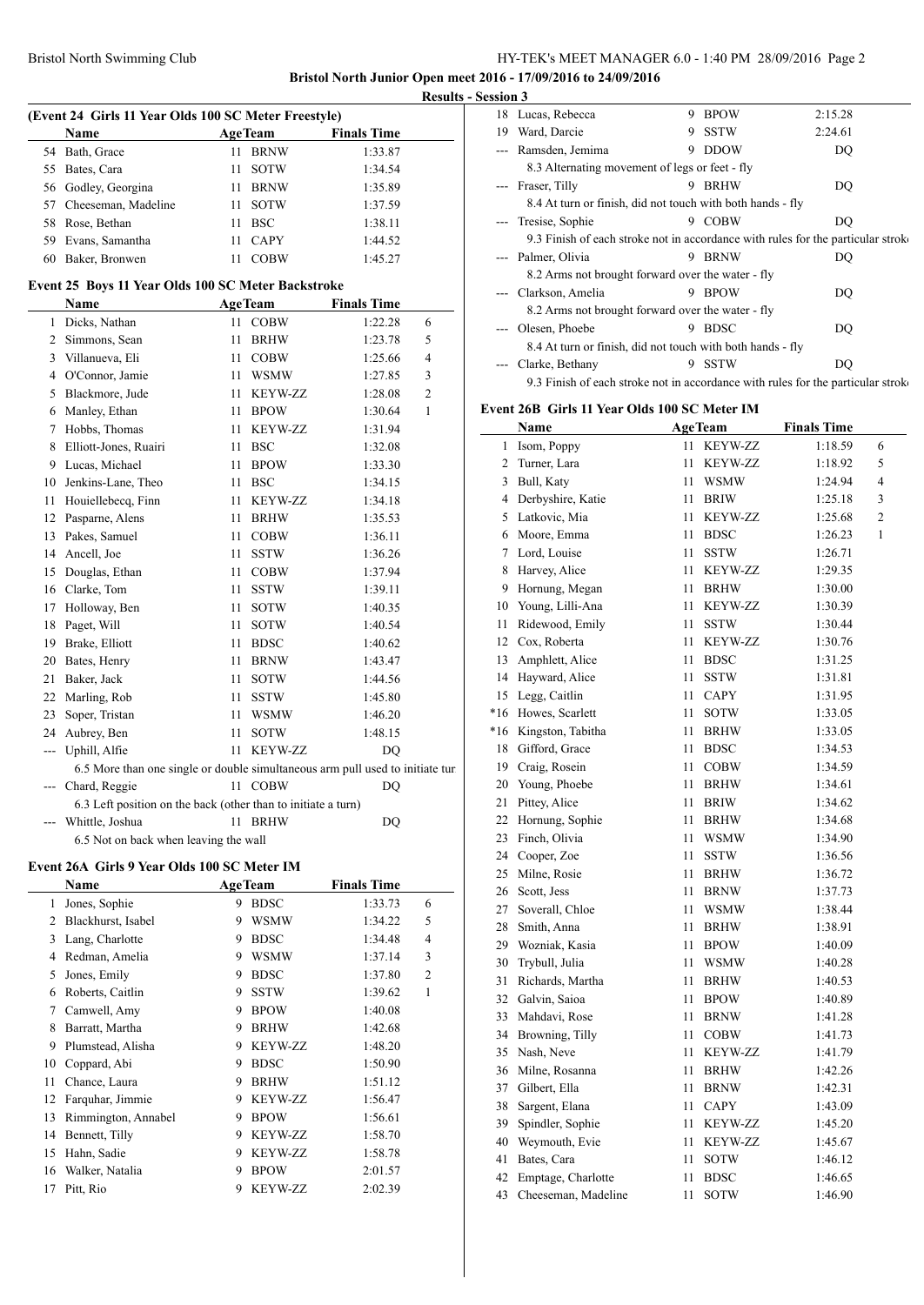### Bristol North Swimming Club HY-TEK's MEET MANAGER 6.0 - 1:40 PM 28/09/2016 Page 3

**Bristol North Junior Open meet 2016 - 17/09/2016 to 24/09/2016**

L.

### **(Event 26B Girls 11 Year Olds 100 SC Meter IM)**

|                            |    |             |                                                                                                                            | ∠∪                                                                                                                                                                                                                                                                                                                                                                                                                             |
|----------------------------|----|-------------|----------------------------------------------------------------------------------------------------------------------------|--------------------------------------------------------------------------------------------------------------------------------------------------------------------------------------------------------------------------------------------------------------------------------------------------------------------------------------------------------------------------------------------------------------------------------|
| <b>Name</b>                |    |             | <b>Finals Time</b>                                                                                                         | 29                                                                                                                                                                                                                                                                                                                                                                                                                             |
| 44 Rose, Bethan            |    |             | 1:53.18                                                                                                                    |                                                                                                                                                                                                                                                                                                                                                                                                                                |
| 45 Leconte, Seren          |    |             | 2:06.51                                                                                                                    |                                                                                                                                                                                                                                                                                                                                                                                                                                |
| --- Sinclair-Short, Orlana |    |             | DQ                                                                                                                         |                                                                                                                                                                                                                                                                                                                                                                                                                                |
|                            |    |             |                                                                                                                            |                                                                                                                                                                                                                                                                                                                                                                                                                                |
| Bath, Grace<br>$---$       | 11 | <b>BRNW</b> | DQ                                                                                                                         | Event                                                                                                                                                                                                                                                                                                                                                                                                                          |
|                            |    |             |                                                                                                                            |                                                                                                                                                                                                                                                                                                                                                                                                                                |
| Grainger, Keira            |    |             | DO                                                                                                                         |                                                                                                                                                                                                                                                                                                                                                                                                                                |
|                            |    |             |                                                                                                                            | $\overline{c}$                                                                                                                                                                                                                                                                                                                                                                                                                 |
| --- Hugill, Rosa           |    |             | DO                                                                                                                         | 3                                                                                                                                                                                                                                                                                                                                                                                                                              |
|                            |    |             |                                                                                                                            |                                                                                                                                                                                                                                                                                                                                                                                                                                |
| White, Olivia              |    |             | DO                                                                                                                         | 4                                                                                                                                                                                                                                                                                                                                                                                                                              |
|                            |    |             |                                                                                                                            |                                                                                                                                                                                                                                                                                                                                                                                                                                |
|                            |    |             |                                                                                                                            | 6<br>7                                                                                                                                                                                                                                                                                                                                                                                                                         |
|                            |    |             |                                                                                                                            |                                                                                                                                                                                                                                                                                                                                                                                                                                |
|                            |    |             | <b>AgeTeam</b><br>11 BSC<br>11 CAPY<br>11 BRIW<br>6.6 Not on the back at finish - back<br>11 COBW<br>11 BRHW<br>11 KEYW-ZZ | (Event 2015) Gifts 11 Year Olds Too SC Meter IIVI)<br>7.6 Did not touch at turn or finish with both hands - breast<br>9.3 Finish of each stroke not in accordance with rules for the particular stroke<br>7.2 Stroke cycle not one arm stroke to one leg kick excluding last single arm<br>9.3 Finish of each stroke not in accordance with rules for the particular stroke<br>Event 27 Boys 9 Year Olds 50 SC Meter Butterfly |

|               | Name                                        |   | <b>AgeTeam</b> | <b>Finals Time</b> |   |  |
|---------------|---------------------------------------------|---|----------------|--------------------|---|--|
| 1             | Cooper, Zac                                 | 9 | <b>SSTW</b>    | 41.81              | 6 |  |
| $\mathcal{L}$ | Marshall, Harrison                          | 9 | <b>KEYW-ZZ</b> | 46.77              | 5 |  |
| 3             | Metcalfe, Calvin                            | 9 | <b>KEYW-ZZ</b> | 50.07              | 4 |  |
| 4             | Danvers, Harry                              | 9 | <b>BSC</b>     | 54.67              | 3 |  |
| 5             | Brown, Will                                 | 9 | <b>BPOW</b>    | 58.28              | 2 |  |
| 6             | Crouch, Thomas                              | 9 | <b>BDSC</b>    | 59.62              | 1 |  |
| 7             | Platt, Toby                                 | 9 | <b>SSTW</b>    | 1:00.68            |   |  |
| 8             | White, Callum                               | 9 | <b>COBW</b>    | 1:03.51            |   |  |
| 9             | Davidson, Ben                               | 9 | <b>BRNW</b>    | 1:03.67            |   |  |
|               | Johnson, Joe                                | 9 | <b>BPOW</b>    | DQ                 |   |  |
|               | 8.2 Arms not brought forward over the water |   |                |                    |   |  |
|               | Wittke, Harrison                            | 9 | <b>SSTW</b>    | DO                 |   |  |
|               | 8.2 Arms not brought forward over the water |   |                |                    |   |  |
|               | Ball, Ja'nos                                | 9 | <b>KEYW-ZZ</b> | DO                 |   |  |
|               | 8.2 Arms not brought forward over the water |   |                |                    |   |  |

#### **Event 28 Girls 9 Year Olds 50 SC Meter Breaststroke**

|    | Name                | <b>AgeTeam</b> |                | <b>Finals Time</b> |                |  |
|----|---------------------|----------------|----------------|--------------------|----------------|--|
| 1  | Jones, Sophie       | 9              | <b>BDSC</b>    | 46.00              | 6              |  |
| 2  | Coppard, Abi        | 9              | <b>BDSC</b>    | 48.44              | 5              |  |
| 3  | Redman, Amelia      | 9              | <b>WSMW</b>    | 49.01              | $\overline{4}$ |  |
| 4  | Roberts, Caitlin    | 9              | <b>SSTW</b>    | 51.32              | 3              |  |
| 5  | Lang, Charlotte     | 9              | <b>BDSC</b>    | 53.21              | $\overline{2}$ |  |
| 6  | Camwell, Amy        | 9              | <b>BPOW</b>    | 53.90              | $\mathbf{1}$   |  |
| 7  | Coward, Lex         | 9              | <b>NORW</b>    | 54.36              |                |  |
| 8  | Clarke, Bethany     | 9              | <b>SSTW</b>    | 54.42              |                |  |
| 9  | Blackhurst, Isabel  | 9              | <b>WSMW</b>    | 54.70              |                |  |
| 10 | Turner, Calli       | 9              | <b>SOTW</b>    | 54.74              |                |  |
| 11 | Barratt, Martha     | 9              | <b>BRHW</b>    | 55.38              |                |  |
| 12 | Farquhar, Jimmie    | 9              | KEYW-ZZ        | 56.54              |                |  |
| 13 | Greatorex, Isobel   | 9              | <b>KEYW-ZZ</b> | 56.77              |                |  |
| 14 | Plumstead, Alisha   | 9              | <b>KEYW-ZZ</b> | 58.05              |                |  |
| 15 | Fraser, Tilly       | 9              | <b>BRHW</b>    | 59.06              |                |  |
| 16 | Rimmington, Annabel | 9              | <b>BPOW</b>    | 59.34              |                |  |
| 17 | Chance, Laura       | 9              | <b>BRHW</b>    | 1:00.33            |                |  |
| 18 | Hahn, Sadie         | 9              | KEYW-ZZ        | 1:00.40            |                |  |
| 19 | Olesen, Phoebe      | 9              | <b>BDSC</b>    | 1:00.94            |                |  |
| 20 | Pitt, Rio           | 9              | <b>KEYW-ZZ</b> | 1:01.39            |                |  |
| 21 | Seagrove, Jemima    | 9              | <b>COBW</b>    | 1:01.43            |                |  |
| 22 | Langley, Cordelia   | 9              | KEYW-ZZ        | 1:01.95            |                |  |
| 23 | Walker, Natalia     | 9              | <b>BPOW</b>    | 1:04.69            |                |  |
| 24 | Court, Ivy          | 9              | <b>COBW</b>    | 1:06.01            |                |  |
| 25 | Ramsden, Jemima     | 9              | <b>DDOW</b>    | 1:07.60            |                |  |
| 26 | Ward, Darcie        | 9              | <b>SSTW</b>    | 1:09.85            |                |  |
| 27 | Monks, Paige        | 9              | <b>COBW</b>    | 1:10.17            |                |  |

| <b>Results - Session 3</b>                                                      |                         |    |             |         |  |
|---------------------------------------------------------------------------------|-------------------------|----|-------------|---------|--|
| 28                                                                              | Janssen, Bella          | 9. | BPOW        | 1:11.44 |  |
|                                                                                 | 29 Lucas, Rebecca       |    | 9 BPOW      | 1:19.63 |  |
|                                                                                 | --- Lewis McCord, Niamh |    | 9 BPOW      | DO      |  |
| 7.1 After the start or after each turn single fly kick not performed before the |                         |    |             |         |  |
|                                                                                 | --- Tresise, Sophie     |    | <b>COBW</b> | DΟ      |  |
|                                                                                 |                         |    |             |         |  |

7.6 Did not touch at turn or finish with both hands

#### **Event 29 Boys 11 Year Olds 100 SC Meter Freestyle**

|                | Name                                |    | <b>AgeTeam</b> | <b>Finals Time</b> |                |  |
|----------------|-------------------------------------|----|----------------|--------------------|----------------|--|
| 1              | O'Connor, Jamie                     | 11 | <b>WSMW</b>    | 1:13.12            | 6              |  |
| $\overline{c}$ | Dicks, Nathan                       | 11 | <b>COBW</b>    | 1:13.14            | 5              |  |
| 3              | Ancell, Joe                         | 11 | <b>SSTW</b>    | 1:14.43            | 4              |  |
| 4              | Blackmore, Jude                     | 11 | KEYW-ZZ        | 1:18.90            | 3              |  |
| 5              | Villanueva, Eli                     | 11 | <b>COBW</b>    | 1:19.10            | $\mathfrak{2}$ |  |
| 6              | Hobbs, Thomas                       | 11 | KEYW-ZZ        | 1:19.93            | 1              |  |
| 7              | Uphill, Alfie                       | 11 | <b>KEYW-ZZ</b> | 1:20.65            |                |  |
| 8              | Simmons, Sean                       | 11 | <b>BRHW</b>    | 1:22.29            |                |  |
| 9              | Manley, Ethan                       | 11 | <b>BPOW</b>    | 1:22.74            |                |  |
| 10             | Douglas, Ethan                      | 11 | <b>COBW</b>    | 1:23.38            |                |  |
| 11             | Brake, Elliott                      | 11 | <b>BDSC</b>    | 1:23.50            |                |  |
| 12             | Jenkins-Lane, Theo                  | 11 | <b>BSC</b>     | 1:23.94            |                |  |
| 13             | Pakes, Samuel                       | 11 | <b>COBW</b>    | 1:24.72            |                |  |
| 14             | Pasparne, Alens                     | 11 | <b>BRHW</b>    | 1:24.98            |                |  |
| 15             | Houiellebecq, Finn                  | 11 | KEYW-ZZ        | 1:25.26            |                |  |
| 16             | Lucas, Michael                      | 11 | <b>BPOW</b>    | 1:26.93            |                |  |
| 17             | Ashcroft, Scott                     | 11 | SSTW           | 1:27.83            |                |  |
| 18             | Clarke, Tom                         | 11 | <b>SSTW</b>    | 1:28.78            |                |  |
| 19             | Banks, Ralph                        | 11 | <b>BDSC</b>    | 1:29.30            |                |  |
| 20             | Elliott-Jones, Ruairi               | 11 | <b>BSC</b>     | 1:29.37            |                |  |
| 21             | Thornell, Oliver                    | 11 | <b>SOTW</b>    | 1:32.55            |                |  |
| 22             | Baker, Jack                         | 11 | <b>SOTW</b>    | 1:34.64            |                |  |
| 23             | Soper, Tristan                      | 11 | <b>WSMW</b>    | 1:35.71            |                |  |
| 24             | Chard, Reggie                       | 11 | <b>COBW</b>    | 1:36.90            |                |  |
| 25             | Bates, Henry                        | 11 | <b>BRNW</b>    | 1:38.68            |                |  |
| 26             | Paget, Will                         | 11 | <b>SOTW</b>    | 1:39.02            |                |  |
| 27             | Holloway, Ben                       | 11 | SOTW           | 1:40.04            |                |  |
| 28             | Marling, Rob                        | 11 | SSTW           | 1:40.69            |                |  |
| 29             | Whittle, Joshua                     | 11 | <b>BRHW</b>    | 1:43.04            |                |  |
| ---            | Aubrey, Ben                         | 11 | SOTW           | DQ                 |                |  |
|                | 4.4 Starting before starting signal |    |                |                    |                |  |

### **Event 30 Girls 11 Year Olds 100 SC Meter Backstroke**

|    | Name               |    | <b>AgeTeam</b> | <b>Finals Time</b> |                |
|----|--------------------|----|----------------|--------------------|----------------|
| 1  | Turner, Lara       | 11 | <b>KEYW-ZZ</b> | 1:19.51            | 6              |
| 2  | Isom, Poppy        | 11 | KEYW-ZZ        | 1:22.50            | 5              |
| 3  | Lord, Louise       | 11 | <b>SSTW</b>    | 1:23.25            | 4              |
| 4  | Bull, Katy         | 11 | <b>WSMW</b>    | 1:25.13            | 3              |
| 5  | Derbyshire, Katie  | 11 | <b>BRIW</b>    | 1:25.31            | $\overline{2}$ |
| 6  | Hayward, Alice     | 11 | SSTW           | 1:25.60            | 1              |
| 7  | Pillinger, Eleanor | 11 | <b>NORW</b>    | 1:26.76            |                |
| 8  | Moore, Emma        | 11 | <b>BDSC</b>    | 1:27.54            |                |
| 9  | Ridewood, Emily    | 11 | <b>SSTW</b>    | 1:27.96            |                |
| 10 | Mahdavi, Rose      | 11 | <b>BRNW</b>    | 1:28.55            |                |
| 11 | Harvey, Alice      | 11 | <b>KEYW-ZZ</b> | 1:29.26            |                |
| 12 | Hornung, Megan     | 11 | <b>BRHW</b>    | 1:29.29            |                |
| 13 | Willcox, Abbey     | 11 | <b>BRHW</b>    | 1:29.43            |                |
| 14 | Howes, Scarlett    | 11 | <b>SOTW</b>    | 1:30.63            |                |
| 15 | Young, Lilli-Ana   | 11 | <b>KEYW-ZZ</b> | 1:31.06            |                |
| 16 | Legg, Caitlin      | 11 | <b>CAPY</b>    | 1:31.07            |                |
| 17 | Cox, Roberta       | 11 | <b>KEYW-ZZ</b> | 1:32.28            |                |
| 18 | Soverall, Chloe    | 11 | <b>WSMW</b>    | 1:33.26            |                |
| 19 | Pittey, Alice      | 11 | <b>BRIW</b>    | 1:33.62            |                |